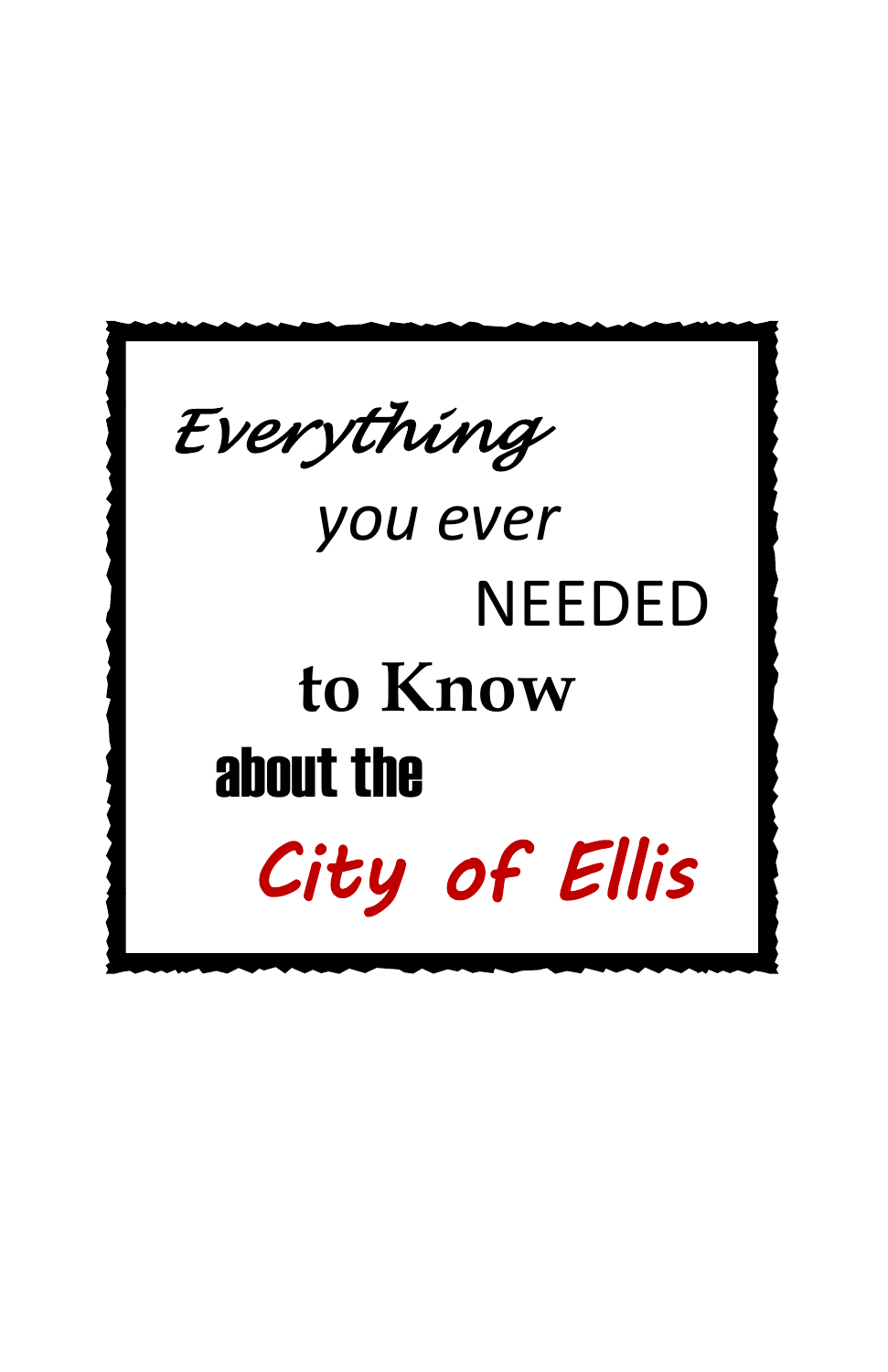

*Established — June 27, 1870* 

*Incorporated — January 10, 1888*

*County — Ellis*

*Zip Code — 67637*

*Population — 1,958*

*Elevation — 2,120 feet above sea level*



Municipal Building — 815 Jefferson Street Website — www.ellis.ks.us Facebook — City of Ellis, Kansas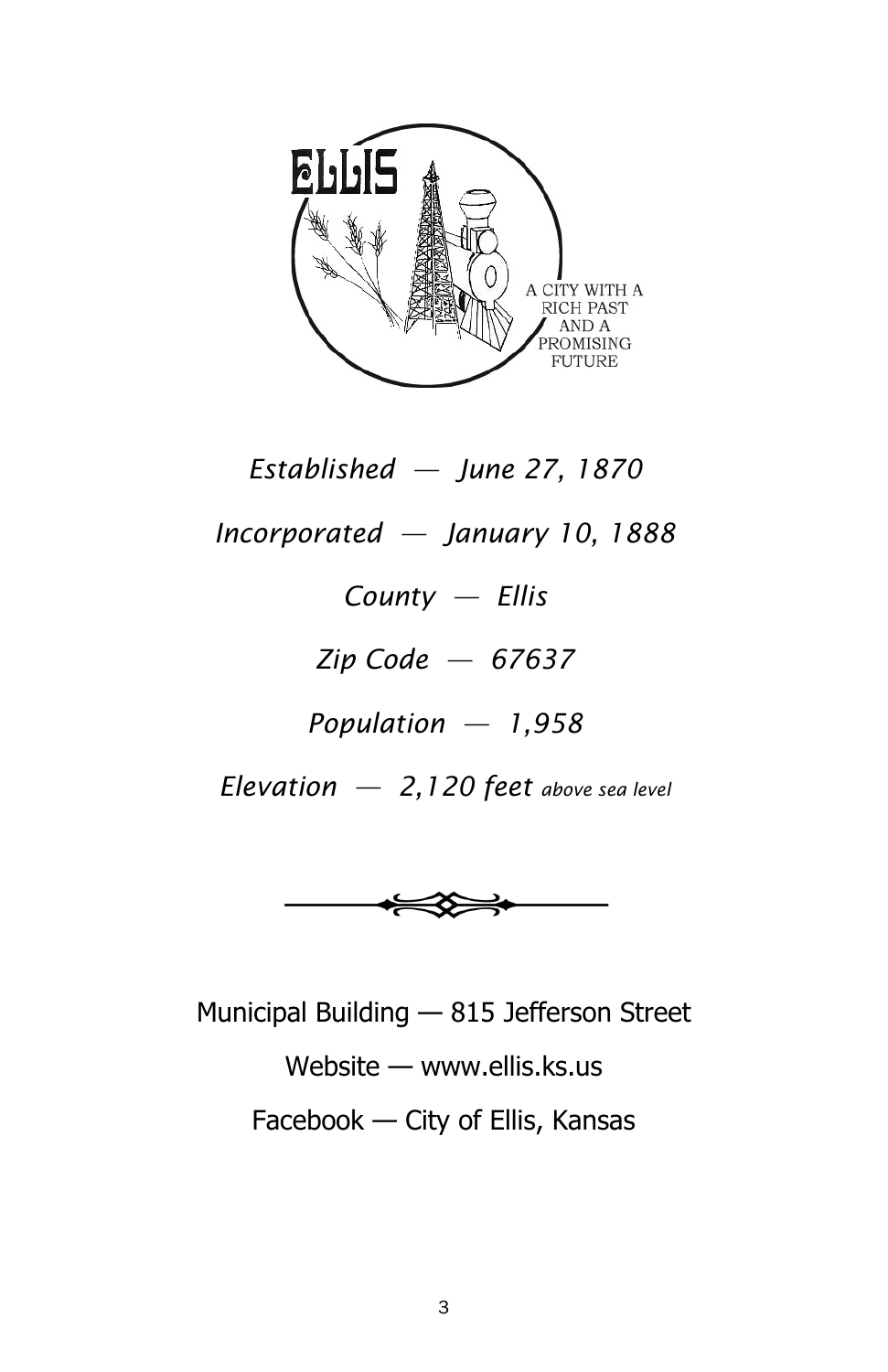## **MUNICIPAL OFFICES**

## **City Clerk's Office**

City Clerk Amy Burton, CPA, CMC

City Treasurer Faith Scheck

(785) 726-4812 ellisclerk@eaglecom.net

Open 8:00 am - 5:00 pm Monday - Friday

### **Police Department**

Police Chief Avery Smith

ellispd@eaglecom.net

There is an officer on duty 24 hours a day. The officer on duty may be reached by calling the Police Department's office number (785) 726-4462. **For emergencies call 9-1-1**.

### **Public Works**

Streets - Sanitation - Water - Sewer Building Codes - Floodplain Regulations

Public Works Director John Leiker

Office: (785) 726-4741 ellispw@eaglecom.net

Work Cell: (785) 726-1741 (during regular working hours)

Open 8:00 am—5:00 pm Monday—Friday (September-May) 7:00 am—3:30 pm Monday—Friday (June-August)

For emergency (evenings and weekends) water services, contact the Police Department.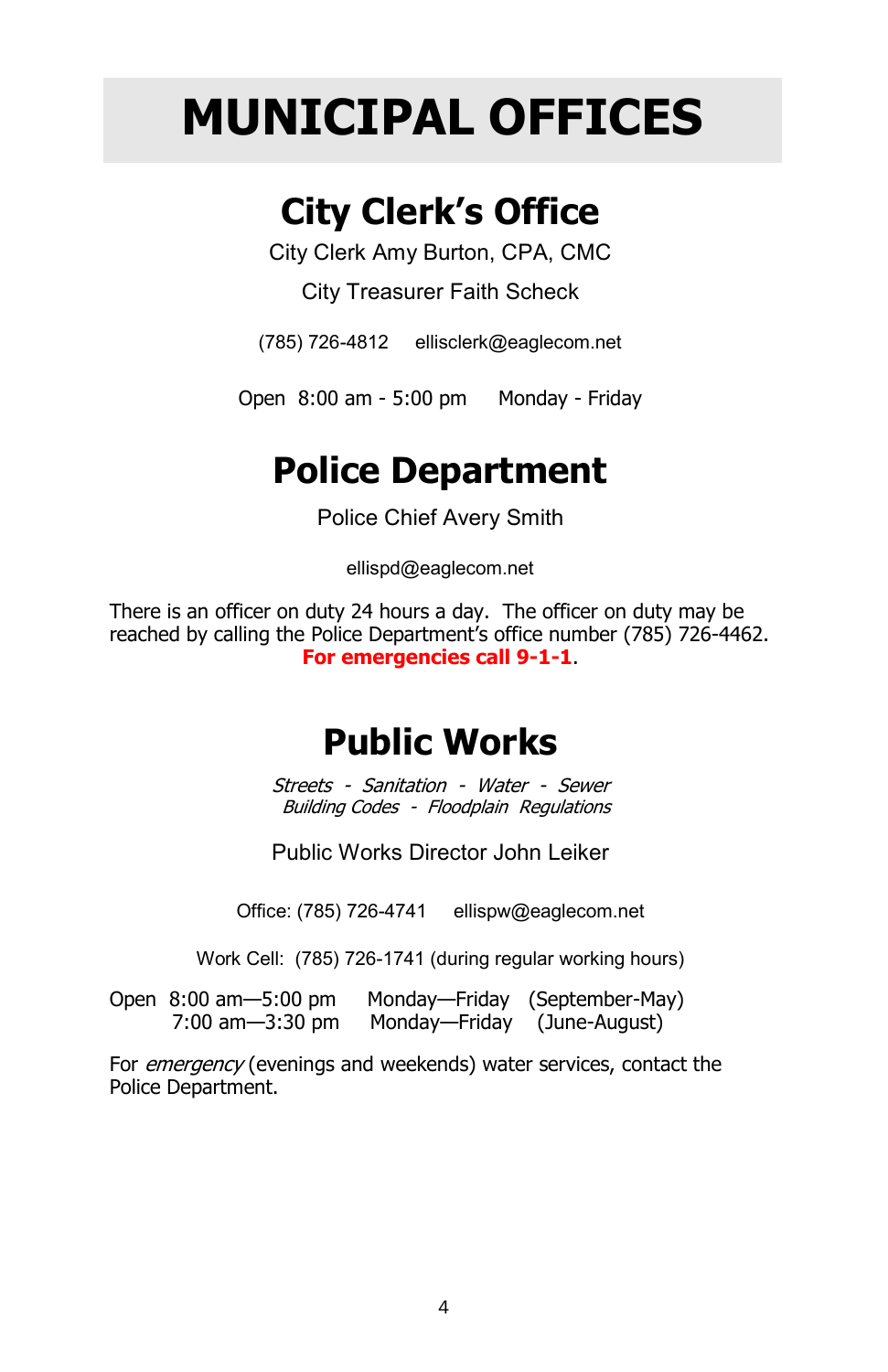# **MUNICIPAL OFFICES**

## **City Council**

|                                 | Mayor David McDaniel |
|---------------------------------|----------------------|
| Council President John Walz     |                      |
| Council Member                  | Devin Henderson      |
| Council Member                  | Kellie Crnkovich     |
| Council Member                  | Martin LaBarge       |
| <b>Council Member</b>           | Jolene Niernberger   |
| Council Member Tricia Pritchett |                      |

City Council Meetings are held on the first and third Mondays of each month at 7:30 p.m.; except when the Monday is a designated holiday. Then the meeting will be held on the next working day. Mayor and Council members are elected for two year terms.

### **Fire Department**

Fire Chief Dustin Vine

ellisfire@eaglecom.net

The Ellis Volunteer Fire Department currently has 20 firefighters. Equipment includes 1999 and 2010 fire trucks.

For administration, call the Fire Chief at (785) 726-4244 (work). **For emergencies call 9-1-1.**

## **Municipal Court**

Municipal Judge Ross Wichman City Prosecutor Heidi Farnsworth Municipal Court Clerk Toni Jensen

ellisclerk2@eaglecom.net

 Court is held at 8:00 am on the first and third Friday of each month in City Council Chambers. Fines may be paid in the City Clerk's office.

Call (785) 726-4812 to reach the Municipal Court Clerk. Call (785) 726-3129 to reach the City Prosecutor's office.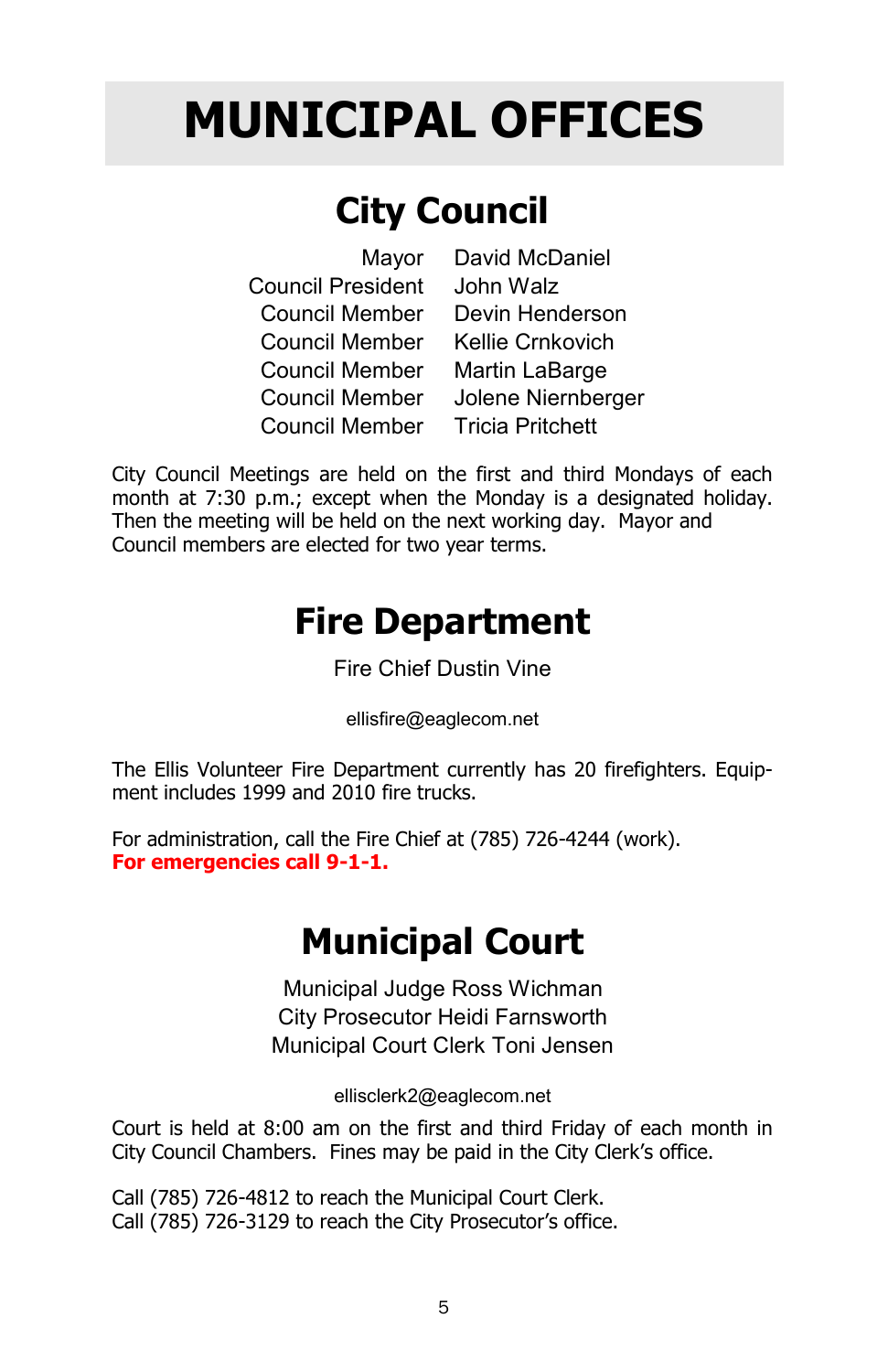## **UTILITY POLICIES**

### **Connection of Utility Services**

City utility services include water, sewer and sanitation. An application for service must be completed and signed by all applicants over 18 years of age who are responsible for payments of the utilities, prior to services being connected. Government issued photo identification is required. A one-time, non-refundable application fee is required for each meter. If a water meter is turned on, all other utility service fees will be assessed, including sewer and sanitation services. The customer must be present at the service address when water service is turned on, except in the case where service is already connected.

### **Billing and Payments**

The water meters are read around the 10th of the month and City bills are due and payable on the following 1st of each month. Bills must be paid on or before the 15th of the month to avoid incurring a penalty. No extension is granted because the 15th falls on a weekend or a celebrated holiday. However, the City will recognize payments as on time if made before 8:00 am of the next business day following the 15th of the month. After the 15th, a penalty of 10% is assessed on the unpaid balance, and a penalty notice mailed. If the bill remains unpaid 10 days after the penalty notice is mailed, services will be disconnected for delinquency without further notice. Whenever a request for a change of an occupant is made, a read-in/read-out or turn-on/turn-off fee is assessed. This fee is charged to both the previous and new occupants. Payment of City bills may be made in person, put in the night drop at City Hall, by phone, or mailed to the City Clerk's Office at 815 Jefferson St. Please return the Payment Stub portion of the utility bill with your payment.

## **Delinquencies**

The amount due to reconnect utility service after delinquent shutoff is the amount of the bill plus applicable reconnection fee. No utilities disconnected for delinquency will be reconnected on Saturdays, Sundays, holidays, or after 4:30 p.m. Monday-Friday. Services will be shutoff at the new service address for delinquency at an old service address under the same name. For a payment extension, customers must appear at the City Hall by 8:30 a.m. on the day of shutoffs and sign a payment agreement. No phone calls will be accepted. Customers will be permitted no more than three (3) extensions for payment of utility bills in a calendar year, unless undue hardship can be proven to City Council and approved by City Council in regular session prior to the shutoff day. Pursuant to Ordinance #1281, an administrative fee of up to 30% shall be applied to all accounts forwarded to collections.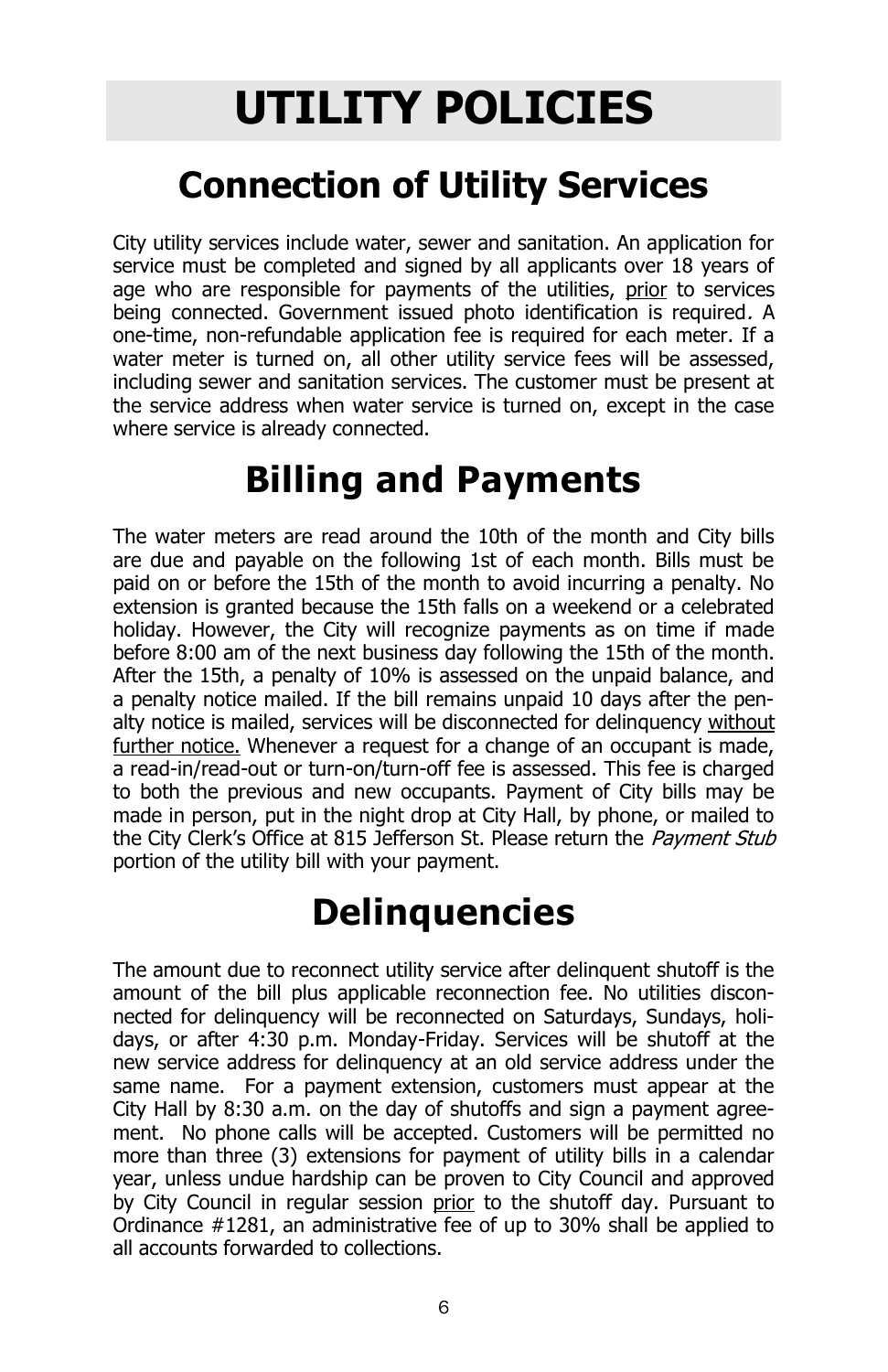## **UTILITY POLICIES**

### **Payment Policy**

The City of Ellis accepts personal checks, cash, money orders, and debit or credit cards. Debit and credit cards have a convenience fee, established by the vendor providing the service, which will be assessed to the customer at the time payment is rendered. The following payments will not be accepted: (a) postdated checks, (b) checks the passer asks us to hold, (c) third party checks, or, (d) checks written over the due amount for cash in return. After three worthless payments within a two-year period, the City will accept payment of cash, debit/credit card, or money orders only. The City of Ellis assesses \$30.00 on every returned payment.

### **Water Leak Policy**

The water leak policy states that (per occurrence):

- **The residential customer** will pay full cost for the first 50,000 gallons of water metered and ½ of the cost for any water metered in excess of 50,000 gallons. Proof or verification of the repair of the leak must be furnished to City Clerk's office before the leak can be adjusted. The City will adjust for a maximum period of three (3) months;
- **The commercial customer** will pay full cost for the first 100,000 gallons of water metered and ½ of the cost for any water metered in excess of 100,000 gallons. Proof or verification of the repair of the leak must be furnished to City Clerk's office before the leak can be adjusted. The City will adjust for a maximum period of three (3) months.

### **Water Conservation**

Whenever conditions indicate a drought, or some other situation is causing a water supply shortage, the governing body of the city is empowered to address the threat. Resolutions declaring the existence and end of the following three special water conditions will be effective upon their publication in the official city newspaper.

During a: **Water Watch** voluntary reductions in water use will be recommended;

> **Water Warning** restrictions on nonessential use of water will be implemented;

**Water Emergency** mandatory restrictions on water use will be imposed.

**Vegetation watering is prohibited between the hours of noon and 7:00 p.m. year round.**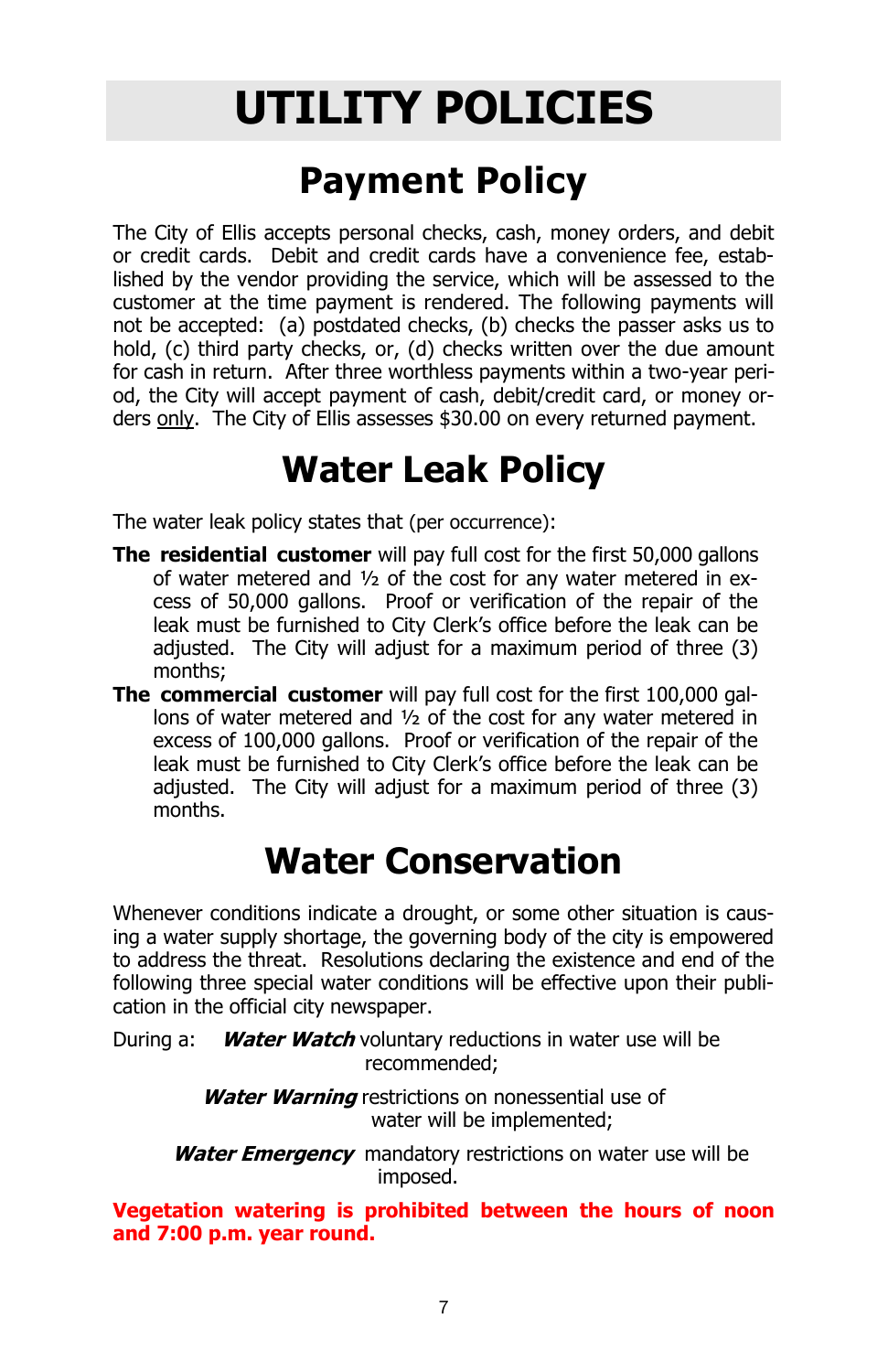## **SAMPLE BILL**

| ANY3-009999-000Z-99<br><b>ACCOUNT NO.</b>                |                  | <b>FROM</b>                   | 10/10/2020   |           | 11/10/2020<br><b>TO</b>                          |               |
|----------------------------------------------------------|------------------|-------------------------------|--------------|-----------|--------------------------------------------------|---------------|
| <b>PROPERTY</b><br>9999 Anywhere St #Z<br><b>ADDRESS</b> |                  | SEQ #.                        | 0009000123   |           | <b>Customer Name</b>                             |               |
| PREV READ                                                | <b>CURR READ</b> |                               | <b>USAGE</b> | CODE      |                                                  | <b>AMOUNT</b> |
| 42                                                       | 46               |                               | 4.0          | <b>WT</b> |                                                  | 31.93         |
| 42                                                       | 46               |                               | 4.0          | <b>WF</b> |                                                  | .13           |
|                                                          |                  |                               |              | <b>BD</b> |                                                  | 26.13         |
|                                                          |                  |                               |              | <b>SW</b> |                                                  | 38.99         |
|                                                          |                  |                               |              | <b>SN</b> |                                                  | 28.14         |
|                                                          |                  |                               |              | <b>TR</b> |                                                  | 9.01          |
|                                                          |                  |                               |              | <b>GR</b> |                                                  | 2.24          |
|                                                          |                  | <b>BILLING</b><br><b>DATE</b> | 11/01/2021   |           | <b>AMOUNT</b><br><b>DUE</b><br><b>CONTRACTOR</b> | 136.57        |
|                                                          |                  | <b>AFTER</b>                  | 11/15/2021   |           | <b>PAY THIS</b><br><b>LATE AMT.</b>              | 150.23        |

|                                           | UTILITY BILLING CODES                                                                   |                              |                                                        |
|-------------------------------------------|-----------------------------------------------------------------------------------------|------------------------------|--------------------------------------------------------|
| <b>BD</b><br><b>WT</b><br>WF<br>TX.       | Water Plant Bond Pmt<br>Water<br>State Water Fee<br>State Sales Tax                     | <b>SW</b><br><b>MR</b><br>CF | Sewer<br>Railroad Museum Roundup<br>Administrative Fee |
| <b>RM</b>                                 | Read In/Out Meter Fee                                                                   |                              |                                                        |
| PN<br><b>PB</b>                           | Penalty<br>Previous Balance                                                             |                              |                                                        |
| <b>SN</b><br><b>TR</b><br><b>GR</b><br>XТ | Sanitation<br>Trash Polycart<br><b>Grass Polycart</b><br><b>Extra Sanitation Pickup</b> |                              |                                                        |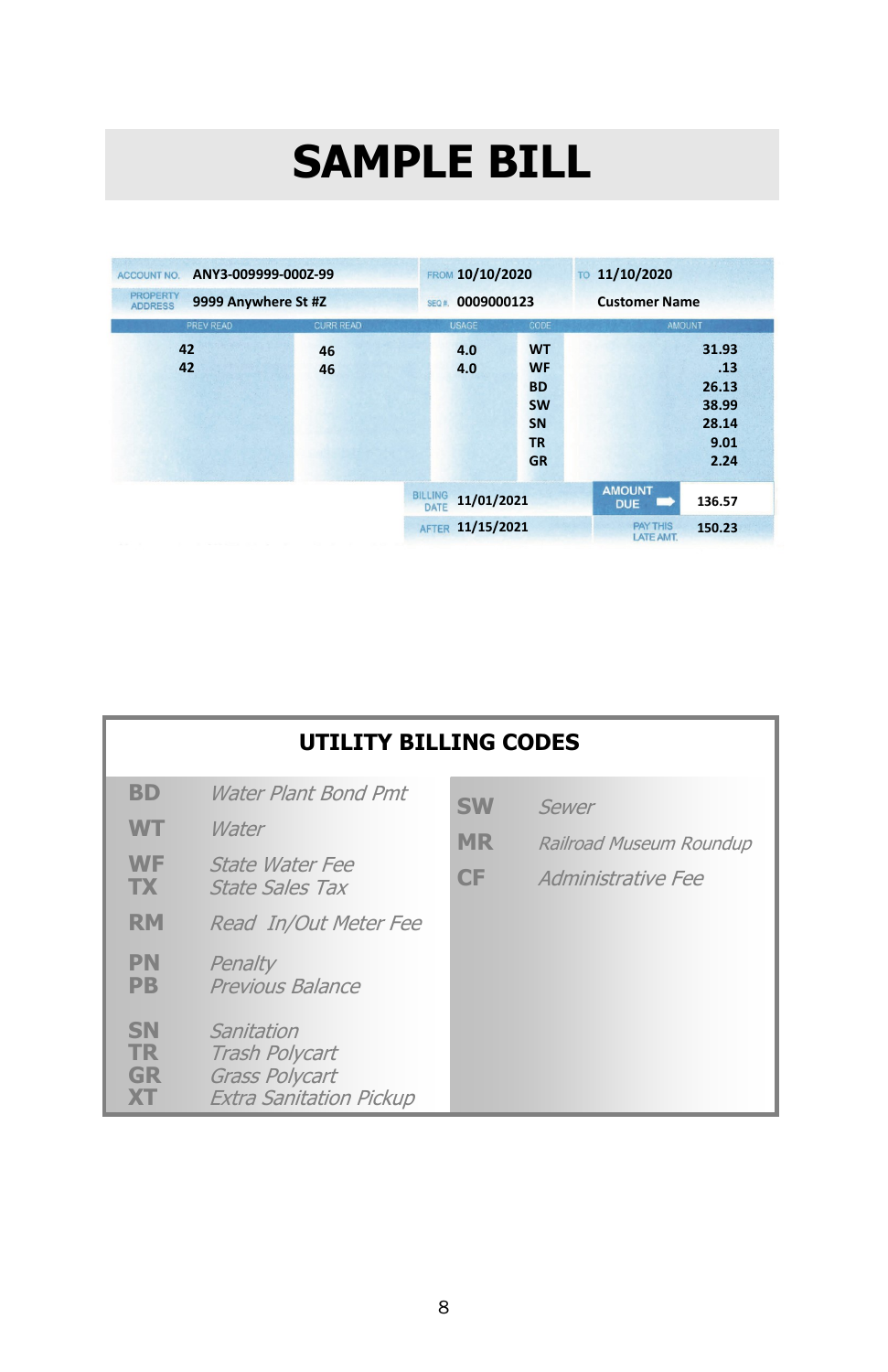## **WATER SYSTEM**

The City's \$5,500,000 water treatment plant was completed in 2007. All the water is supplied from City-owned wells and is chlorinated at the treatment plant before entering the system. It is regularly tested according to KDHE and EPA standards.

#### **Taps**

Applications for taps are made at the City Clerk's office. The fees must be paid before the tap is made.

#### **Rates**

**BD** Monthly water treatment plant bond charge (per meter) ...... \$26.13

**WT** The monthly water bill is composed of:

| <b>METER CHARGE</b> (based on ONE the following): |  |
|---------------------------------------------------|--|
|                                                   |  |
|                                                   |  |
|                                                   |  |
|                                                   |  |
|                                                   |  |

#### **PLUS**

**WATER USAGE CHARGE** (based on ONE the following):

**Normal Rate** .................. \$4.83 per 1000 gallons for all usage

 **OR**

**Conservation Rate** (when Governing Body has declared a **Water Warning or Water Emergency** 

 $\frac{44.74}{x}$  per 1000 gallons used in the "*base tier"* \*

PLUS \$9.48 per 1000 gallons used in excess of the base tier usage

**- PLUS allowances per UB policy** 

WC When in Water Conservation Rate, to work within the capabilities of our utility billing program, ALL water is billed out at \$9.48 per 1000 gallons and then the Base Tier usage is credited back at (\$4.74) per 1000 gallons.

*\*Base Tier* is the monthly average of gallons of water used during the three month period from the meter reading date in December to the meter reading date in March.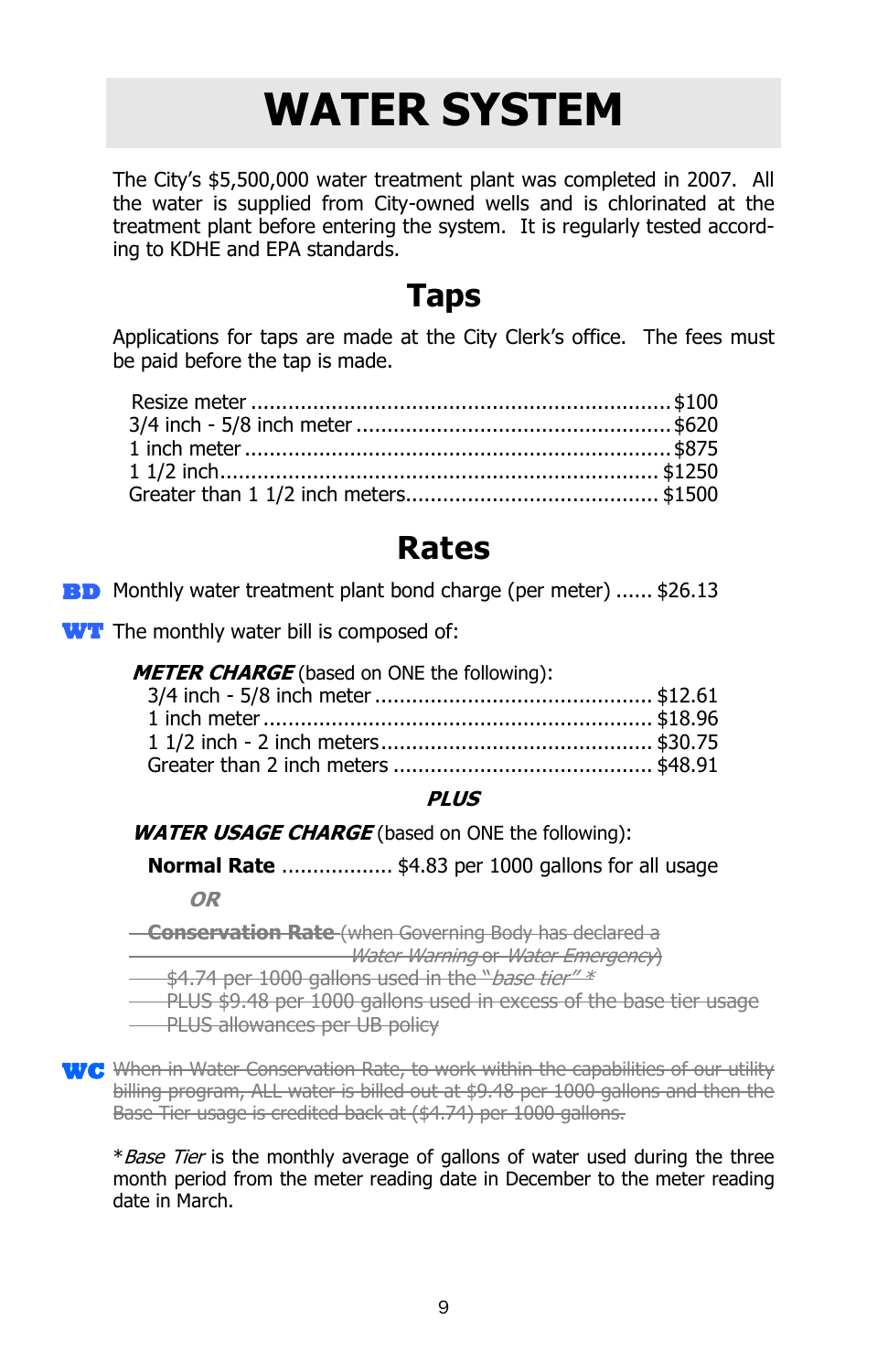## **SANITATION SERVICE**

All customers located within the City who subscribe to any City service must accept sanitation pick-up as provided by the City and are required to utilize either a City 90-gallon trash polycart or an approved large dumpster (which must be provided by the customer). One trash polycart is included in a customer's monthly sanitation charge. Additional trash polycarts may be rented for a fee as set by resolution. All trash deposited in the polycarts should be bagged. Customers may rent 90-gallon grass polycarts from the City for a monthly fee as set by resolution. The City will only assess the grass polycart monthly fee from the April 1st through October 1st billing. Grass clippings will be disposed through the City's sanitation system only if such clippings are in the City's green 90-gallon grass polycarts or bagged and placed in the trash polycart. NO household hazardous wastes are picked up by the City.

### **Monthly Charge**

(for one pickup per week)

#### **SN** Inside City Limits:

 **XT** 

| Commercial Dumpster (per dumpster per collection)  \$46.17 |  |
|------------------------------------------------------------|--|

#### **Outside City Limits:**

| Commercial Dumpster (per dumpster per collection)\$48.41 |  |
|----------------------------------------------------------|--|
|                                                          |  |

\*\* Monthly sanitation charge includes the rental of first trash polycart \*\*

| TR |                                                                       |  |
|----|-----------------------------------------------------------------------|--|
| GR |                                                                       |  |
|    | (grass picked up from April to October & billed from May to November) |  |

#### **Your trash pick-up day is \_\_\_\_\_\_\_\_\_\_\_\_\_\_\_\_\_.**

Grass pick-up is every Monday.

### **Special Pickups**

Customers may call the City Clerk's office to arrange for the removal of large or extra-ordinary items that will not fit in the customer's polycart or dumpster. Extra trash pickup charges will be billed on the next utility bill.

Special pickup charge is \$10.00 for the first 200 pounds, plus \$0.05 per pound for all additional weight. Freon-free appliances are charged an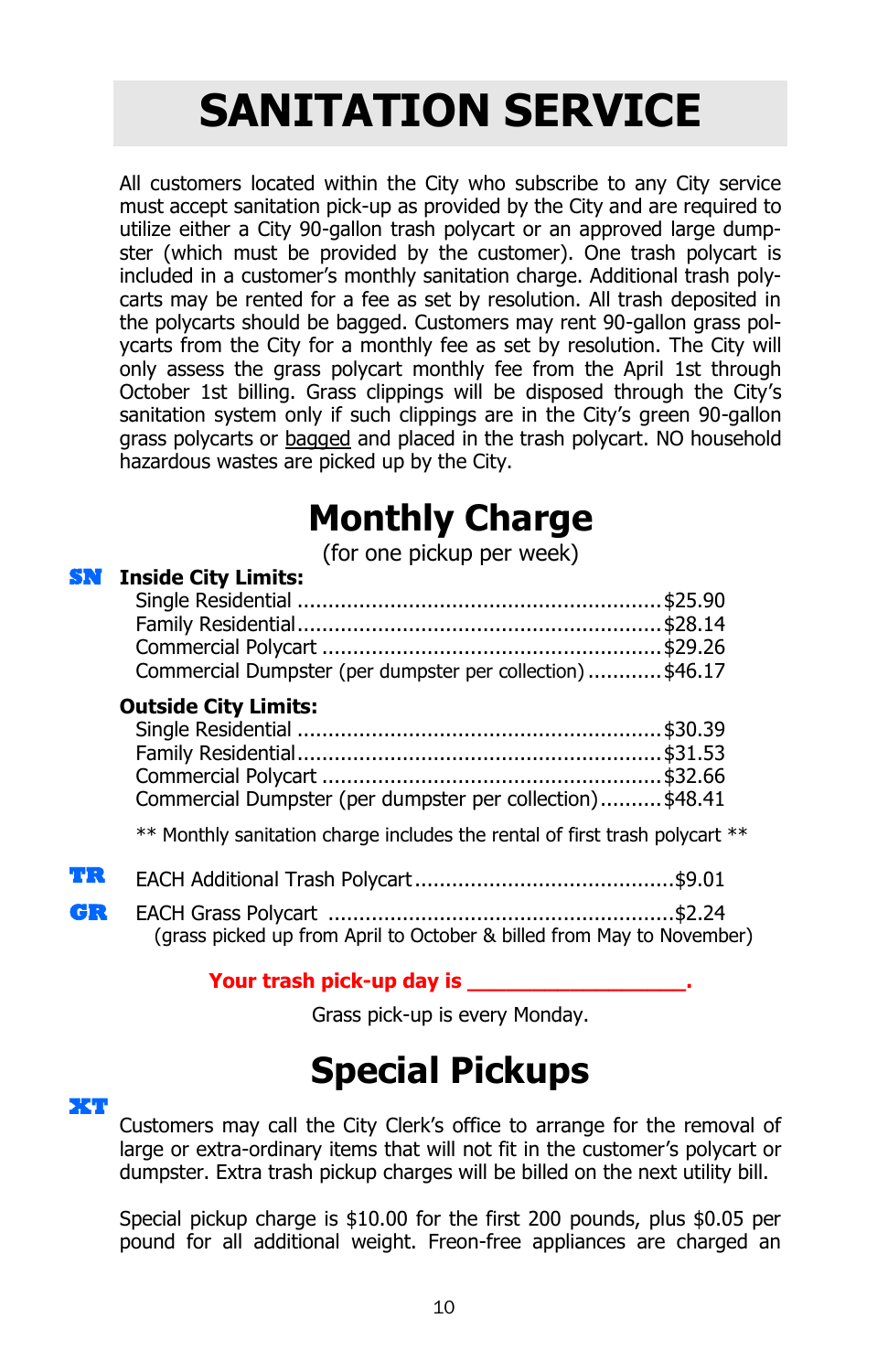additional \$12.00 charge; those not certified Freon-free will have an additional \$30.00 added. Disposal fee for car tires is \$4.00 each, and \$8.00 for car tires with rims. Truck and implement tires will be charged \$200/ ton. Tree limbs will be subject to special pickup charges AND must be cut to 4-foot lengths and bundled prior to pickup.

## **SEWER SYSTEM**

Construction was completed in 1998 on a \$1,050,000 mechanical wastewater treatment plant. In 2016, EPA mandates required the City to perform \$832,000 in plant modifications to achieve new chemical level standards. Regular testing is performed in accordance with KDHE and EPA standards.

#### **Taps**

Applications for taps are made at the City Clerk's office. Fees must be paid before the tap is made.

| Residential sewer taps and inspections \$50.00 |  |
|------------------------------------------------|--|
| Commercial sewer taps and inspections \$50.00  |  |
| Industrial sewer taps and inspections\$100.00  |  |

#### **Rates**

**SW** Monthly sewer rates are determined by the average monthly water usage during the period from the December meter reading to the following March meter reading. Rates are recalculated annually, and become effective on the April 1st billing. New customers will have a monthly rate of \$25.39 until they have established usage during the entire three-month evaluation period. Users not connected to City water or who supplement their municipal water with a private water well will be charged a flat sewer rate of \$44.59 per month.

## **SEVERE WEATHER ALERT**

The **TORNADO SIREN** for the City of Ellis is a **LONG CONTINUOUS BLAST**.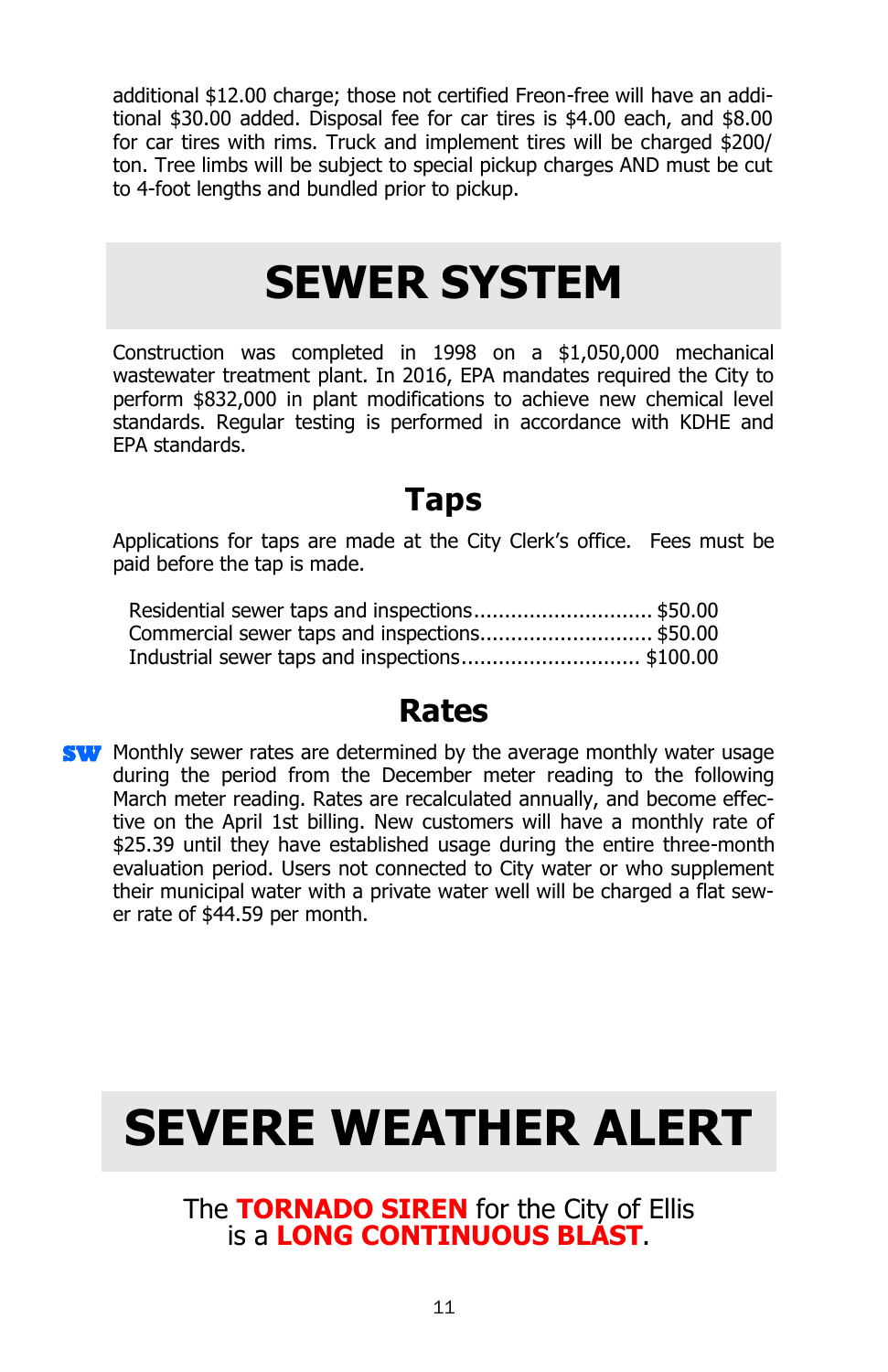# **OTHER FACILITIES**

## **Municipal Swimming Pool**

301 Taylor (785) 726-3130

The original pool and bathhouse was built in 1936 as a WPA project. A new pool was built in 2020 and opened for the season in the Summer of 2021. In addition to open swimming, swimming lessons (both public and private), water aerobics are offered.

| Open: 12:30 - 6:00 pm daily              |                                         | from Tuesday after Memorial Day<br>to approximately August 10 <sup>th</sup> |                                                      |  |
|------------------------------------------|-----------------------------------------|-----------------------------------------------------------------------------|------------------------------------------------------|--|
| Daily pass<br>15-day pass<br>30-day pass | Child $(5\vee)$<br>free<br>free<br>free | Youth (6-12)<br>\$1.50<br>\$21.00<br>\$40.00                                | Adult $(13-\Lambda)$<br>\$2.00<br>\$28.00<br>\$54.00 |  |

Maintained and operated by the City of Ellis

### **Mount Hope Cemetery**

900 East 12th

 The cemetery was chartered on January 4, 1881 and deeded to City in 1935. The stone wall surrounding the Cemetery was built as part of a WPA project. The Bell Tower chimes play at noon and from 6-7 pm each evening April-October.

See Miscellaneous Fees-Mount Hope Cemetery on Page 18.

Maintained and operated by the City of Ellis

### **Ellis Public Library**

907 Washington (785) 726-3464 Ellis Public Library on Facebook

 Established in 1936, the Library is a member of Central Kansas Library System. Some other services include e-sunflower, fax, Internet, microfilm reader/printer, typewriter, copier, income tax forms, voter registration, community room rental.

Open: 10 am - 6 pm MWThF 10 am - 8 pm Tue 10 am -2 pm Sat

Children's Story Hour 10:00-10:45 am Wednesday One session for 4/5-year-olds and one for 3-year-olds, as interest warrants

Maintained and operated by Ellis Library Board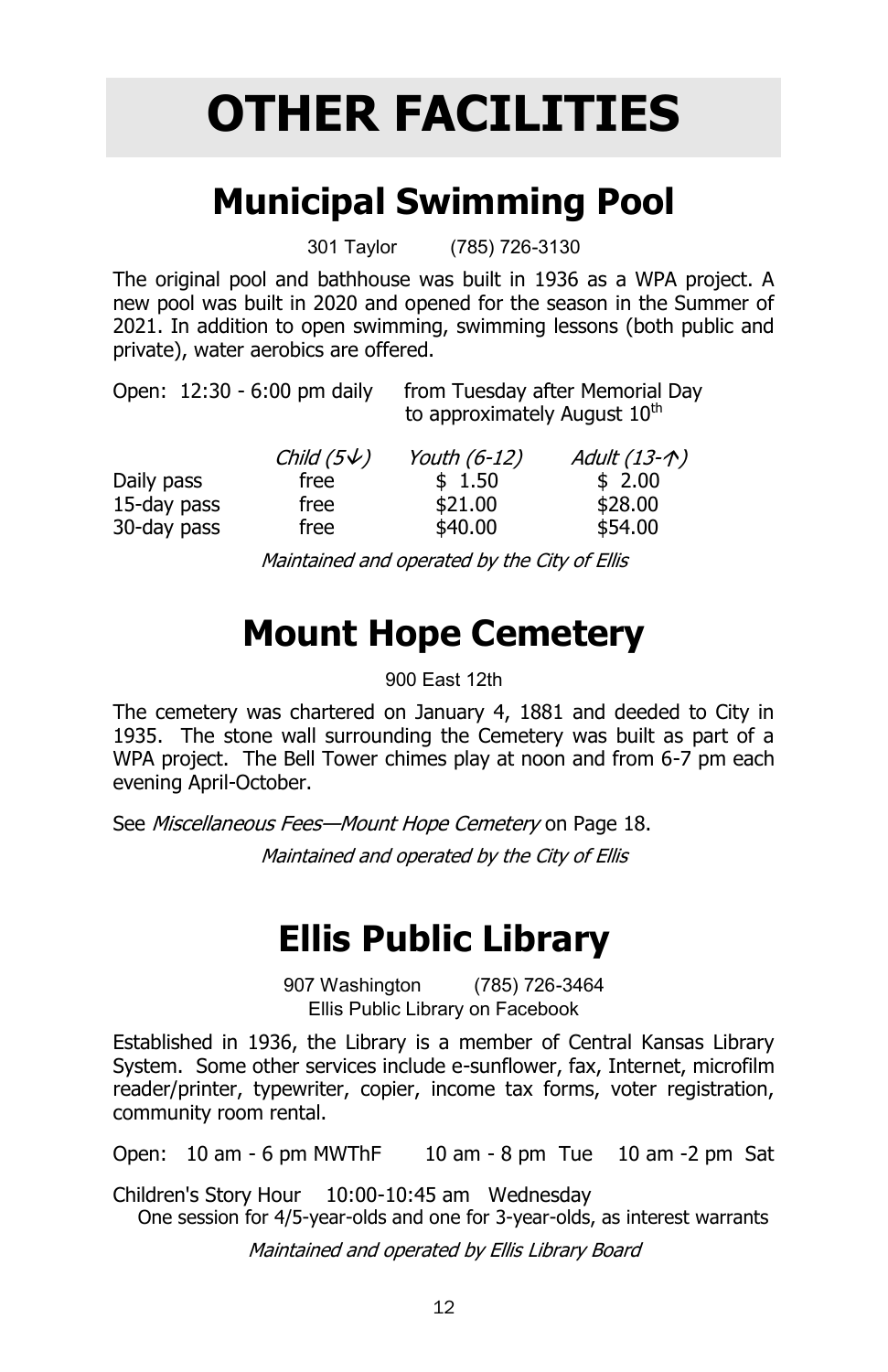# **OTHER FACILITIES**

## **Municipal Burn Site**

900 East 8th

The City of Ellis maintains a state burn permit for the site. Ellis residents may dump tree limbs and brush. No wood, grass, tumbleweeds, leaves, construction waste, or other refuse are permitted.

| Open 8:15 am - 4:45 pm              |                               | Monday - Friday (September-May)        |
|-------------------------------------|-------------------------------|----------------------------------------|
| $7:15$ am - $3:15$ pm               | Monday - Friday (June-August) |                                        |
| $8:30$ am - $11:30$ am              |                               | First and third Saturday of each month |
| $3:00 \text{ pm} - 7:00 \text{ pm}$ | Each Wednesday evening        |                                        |
|                                     |                               |                                        |

Maintained and operated by the City of Ellis

### **Recycling Center**

900 East 8th

The recycling site accepts CLEAN: aluminum cans, steel (tin) cans, plastic jugs and bottles, glass jars and bottles, telephone books, newspapers, catalogs and magazines, cardboard, batteries, mixed papers, and sheet paper. There is an attendant on duty during service hours.

Open: 8:30 - 11:30 a.m. MTTF and 1st & 3rd Sat 3:00 - 7:00 p.m. Wed

Maintained and operated by the City of Ellis

### **Ellis Lakeside Campground**

Exit 145 - 301 East 8th

Services available include individual 30-amp and 50-amp electric hookups and potable water hookups, common dump station, handicap-accessible bathhouse, grills, picnic tables, playground, phone, 24-hour police patrol, and a storm shelter near-by (in the basement of Christ Lutheran Church).

In-season Fees (Water is Turned On / April 15th to November 15th) RVs, Pull-type or Pickup Campers and Anyone staying in an Electrical Pull-through Site..... \$25 per day/night Tents in Designated Tent Area ........................ \$15 per day/night

Off-season Fees (Water is Turned Off / November 15th to April 15th) RVs, Pull-type or Pickup Campers and Anyone staying in an Electrical Pull-through Site..... \$20 per day/night Tents in Designated Tent Area ........................ \$10 per day/night

Maintained and operated by the City of Ellis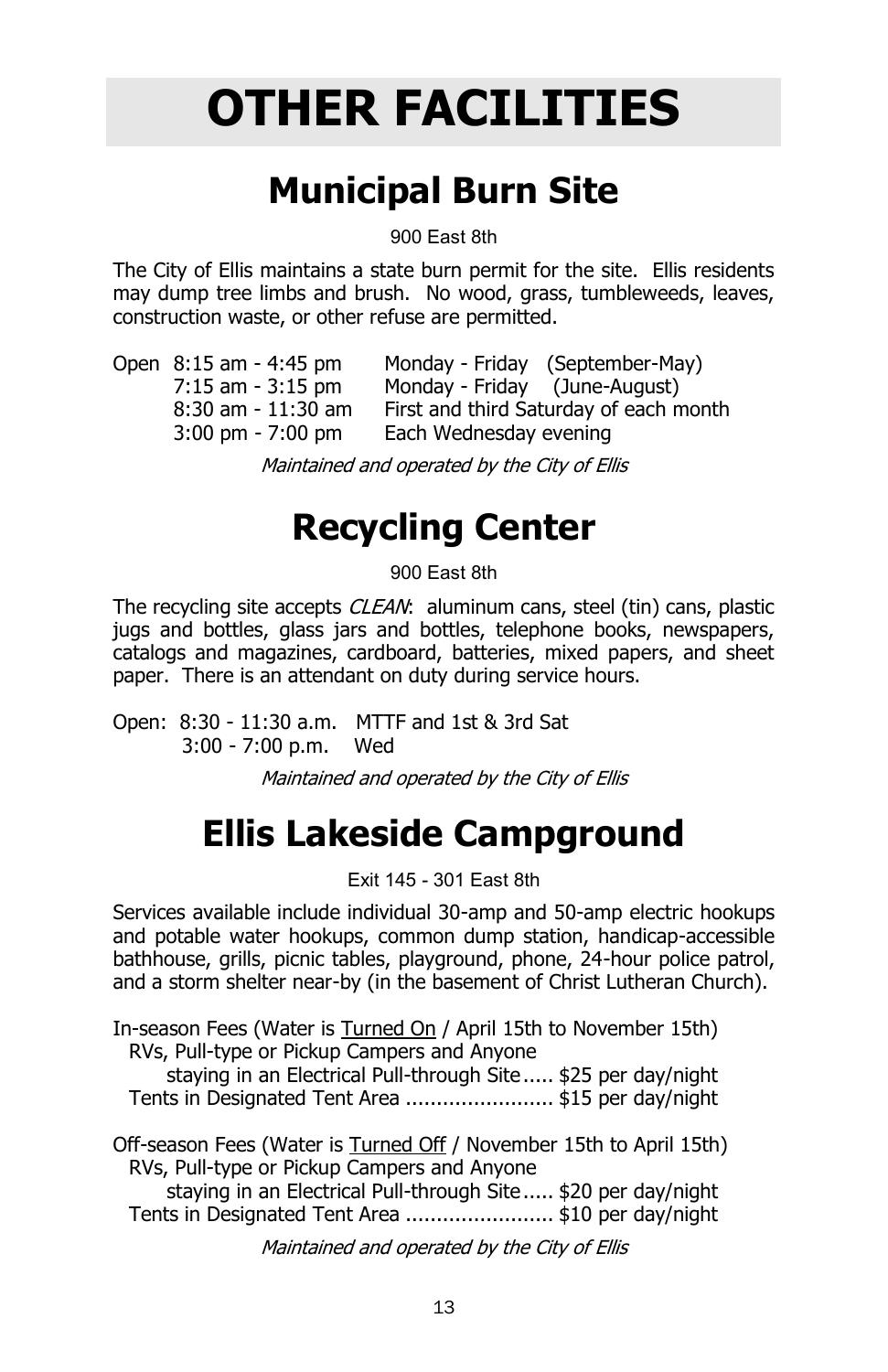# **MUNICIPAL PARKS**

### **Walter P Chrysler Park**

1000 Dorrance (both north and south sides of 10th St) Shelter house, playground equipment, charcoal grills, picnic tables, bathrooms, drinking water hydrant, fishing, boat docks

#### **Memorial Park**

912 Washington

Park benches and glider, fountain, statuary and monuments, drinking water hydrant, off-street parking

### **Playworld Park**

200 East 9th

Twilight Ball Field, playground equipment, bathrooms, shelter house, picnic table, charcoal grill, drinking water hydrant, off-street parking

#### **Creekside Park**

500 Taylor

Two youth ball fields, sand volleyball pits, two horseshoe pits, disc golf course, remote-control race car track, playground equipment, drinking water hydrant, picnic tables, bathrooms, fishing, municipal pool across street, off-street parking

### **South Hill Kids Zone**

2001 Walnut

Playground equipment and bathrooms

٦

#### **To Reserve A Park For A Special Event**

EVENT REQUEST forms are available at the City Clerk's Office. Requests for events involving alcohol must be approved by the City Council prior to the event being held. All other Requests will be approved in the City Clerk's Office. There is no charge for a permit.

#### **Basketball Court**

511 West 10th

Lighted cement court, drinking water hydrant, off-street parking

### **Tennis Courts**

1600 Monroe

Two lighted rubberized tennis courts, two basketball goals

### **Fairgrounds**

801 Cottonwood

Legion/K-18 ball field, softball field, bathrooms, shelter house, picnic tables, drinking water hydrant, Ellis Jr Free Fair facilities, horse arena, offstreet parking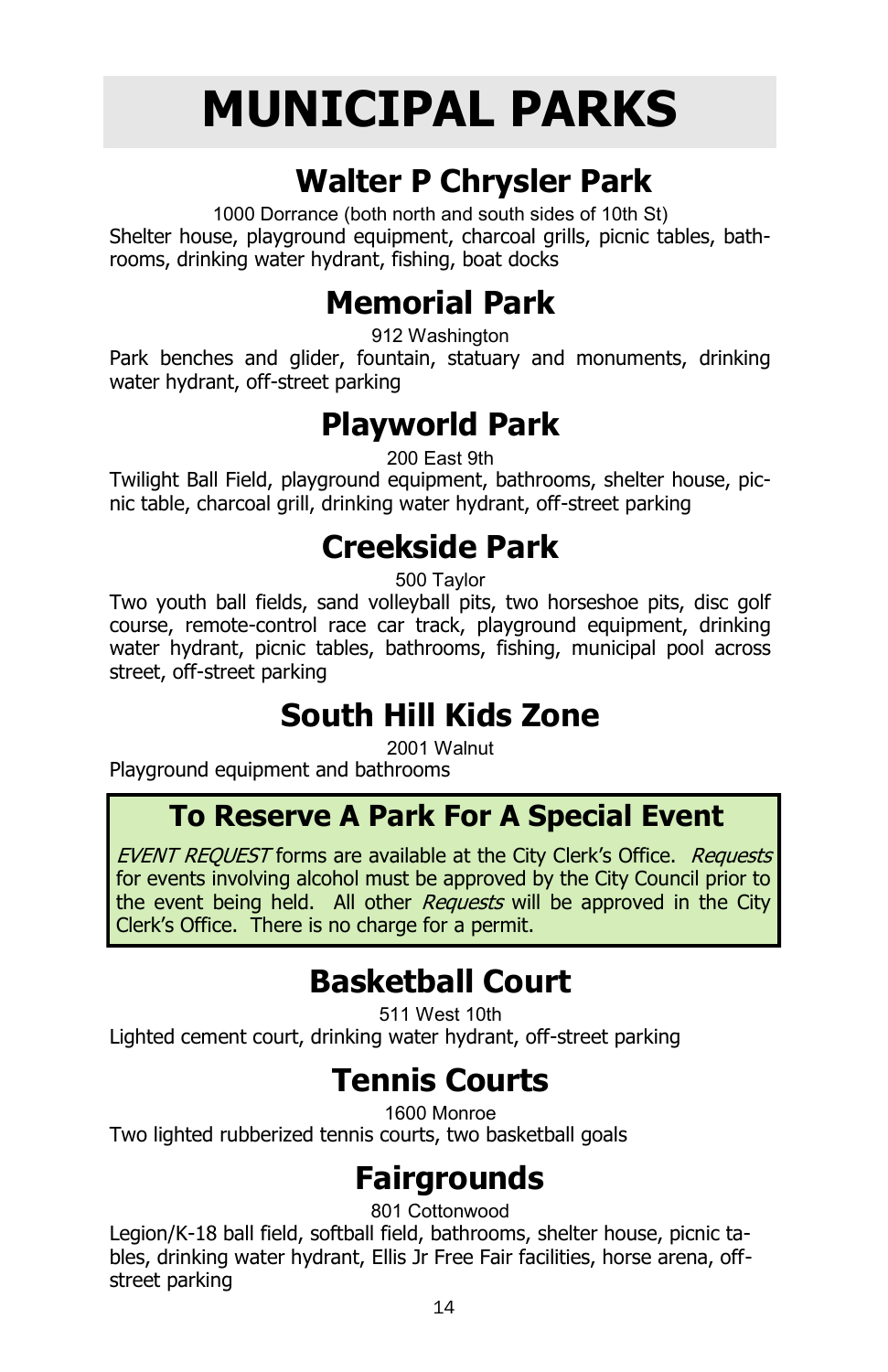## **MUSEUMS**

#### **Ellis Railroad Museum & Doll Display BK&E Miniature Train**

911 Washington (785) 726-4493 www.ellisrailroadmuseum.com

View railroad artifacts and over 500 sq. ft. of working model train layout. A yellow Union Pacific caboose is located next to an actual depot, which is used as the train ride boarding point. A 1/3 scale General Motors Aero Streamliner travels along a 2.5 mile track. See a collection of over 1600 dolls.

 **Open:** April 1-October 31 9 am-3 pm Tues-Sat Closed: Sun & Mon Admission: over 12 years—\$4 Seniors 65 and above—\$3 6-11 years—\$3 Under 5 years—free WITH an adult

**Train ride tickets:** over 12 years—\$4 Seniors 65 and above—\$4 6-11 years—\$3 Under 5 years—free WITH an adult Contact the museum for train operation schedule.

Maintained and operated by Ellis Railroad Museum

#### **Bukovina Society of Americas Museum**

718 Washington (785) 726-3388

 Browse through a collection of artifacts from Bukovina immigrants and a small library. Participate in the annual cultural and historical activities. Receive assistance with heritage research. Call to make appointment to view.

Maintained and operated by the Bukovina Society

#### **Chrysler Boyhood Home & Museum**

102 West 10th (785) 726-3636 www.chryslerboyhoodhome.org

The Home was placed on the National Registry of Historical Buildings in 1952. The Museum, located behind the Home, is filled with Chrysler's personal items. Cars are on exhibit, including a 1924 Chrysler.

 **Open:** April 1-October 31 10 am-4 pm Tues-Sat Closed: Sun & Mon **Admission:** over 12 years—\$4 Seniors 65 and above—\$3 6-11 years—\$2 Under 5 years—free WITH an adult Group and special tours are welcomed and may be a arranged upon request. Maintained and operated by the Chrysler Museum Board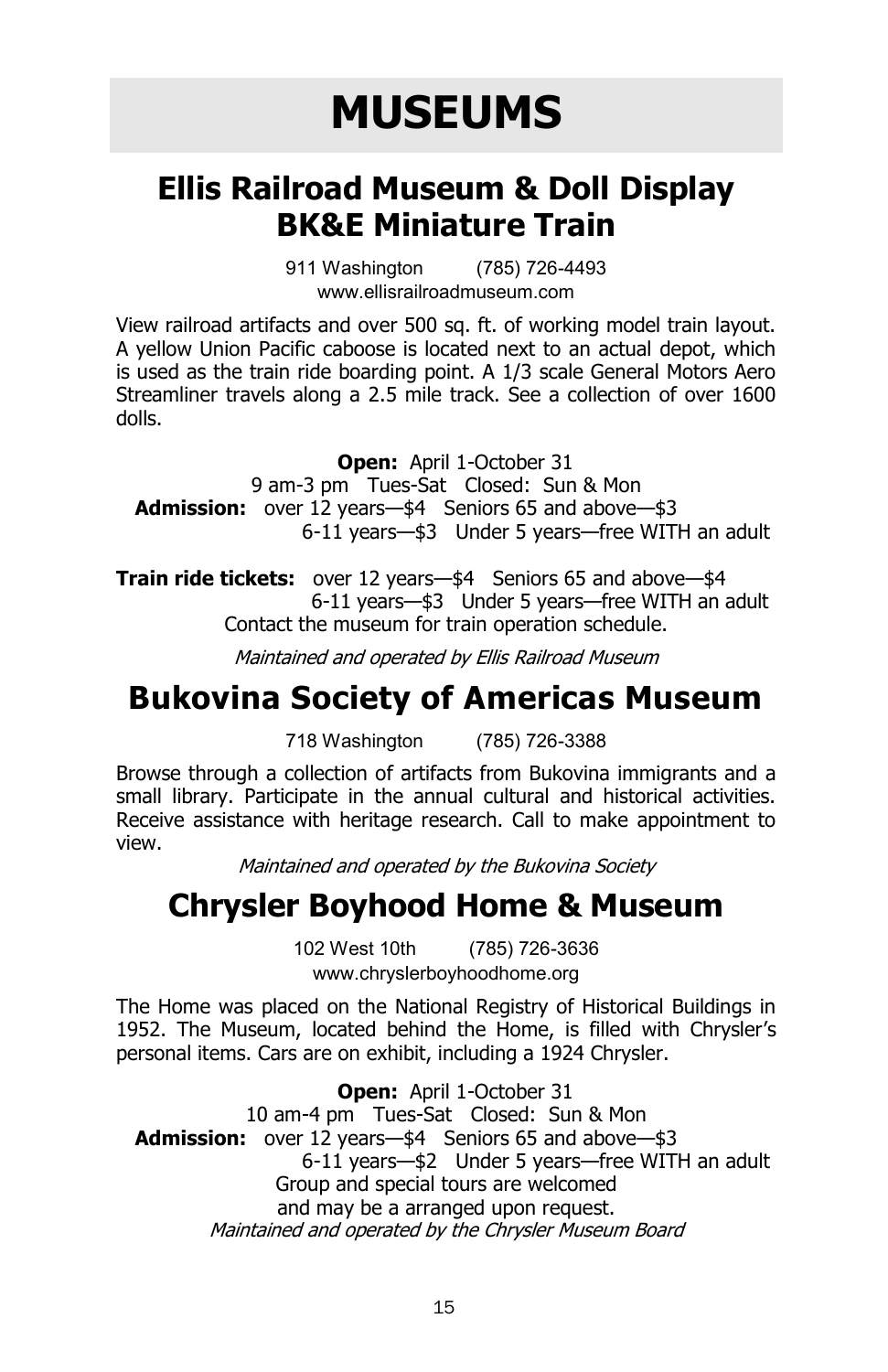## **CONSTRUCTION FEES**

### **Contractor Licenses**

License fees are for two calendar years or major portion thereof (based on January 1 of each even numbered year) and are non-refundable. If the initial application for city license is made after January 1 of an odd numbered year, the license fee is 1/2 price.

| Lawn Sprinkler or Irrigation Contractor\$75.00 |  |
|------------------------------------------------|--|

### **Building Permits and Inspection Fees**

Building/Electrical/Plumbing/Mechanical permits are based on cost of the improvement

Inspection fees are in addition to building permits. The property owner will be billed for the inspections.

### **Other Construction-Related Fees**

| Zoning appeal, change or variance application \$75.00 |  |
|-------------------------------------------------------|--|
|                                                       |  |
|                                                       |  |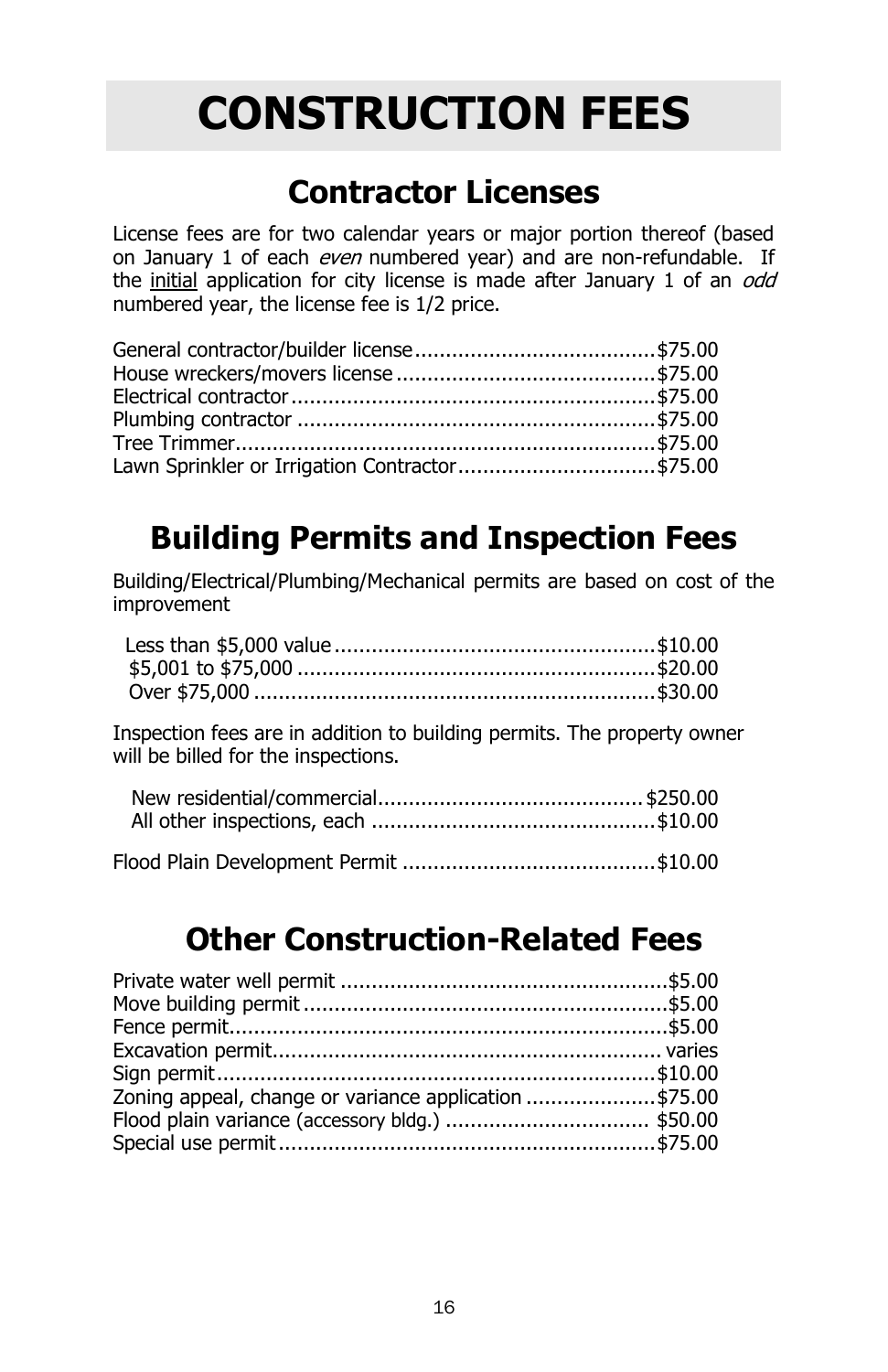# **LICENSES**

### **Animal**

Terms are for a calendar year or major portion thereof. Proof of current rabies vaccination is required at the time of application. License fees are non-refundable.

| Dog license (penalty per month beginning March 1st)  \$2.00 |  |
|-------------------------------------------------------------|--|

#### **Cereal Malt Beverage**

Terms are for a calendar year or portion thereof and are not prorated or refundable.

| Cereal Malt Beverage (in excess of five days)\$50.00                |  |
|---------------------------------------------------------------------|--|
| Special Event Permit (up to a maximum of five days) per day  \$5.00 |  |
|                                                                     |  |
|                                                                     |  |
|                                                                     |  |

### **Liquor**

Terms run concurrent with the State of Kansas liquor license. All liquor licenses require a copy of a valid state permit prior to the issuance of the applicable city license.

#### **Business**

Terms are for a calendar year or portion thereof and are not prorated or refundable.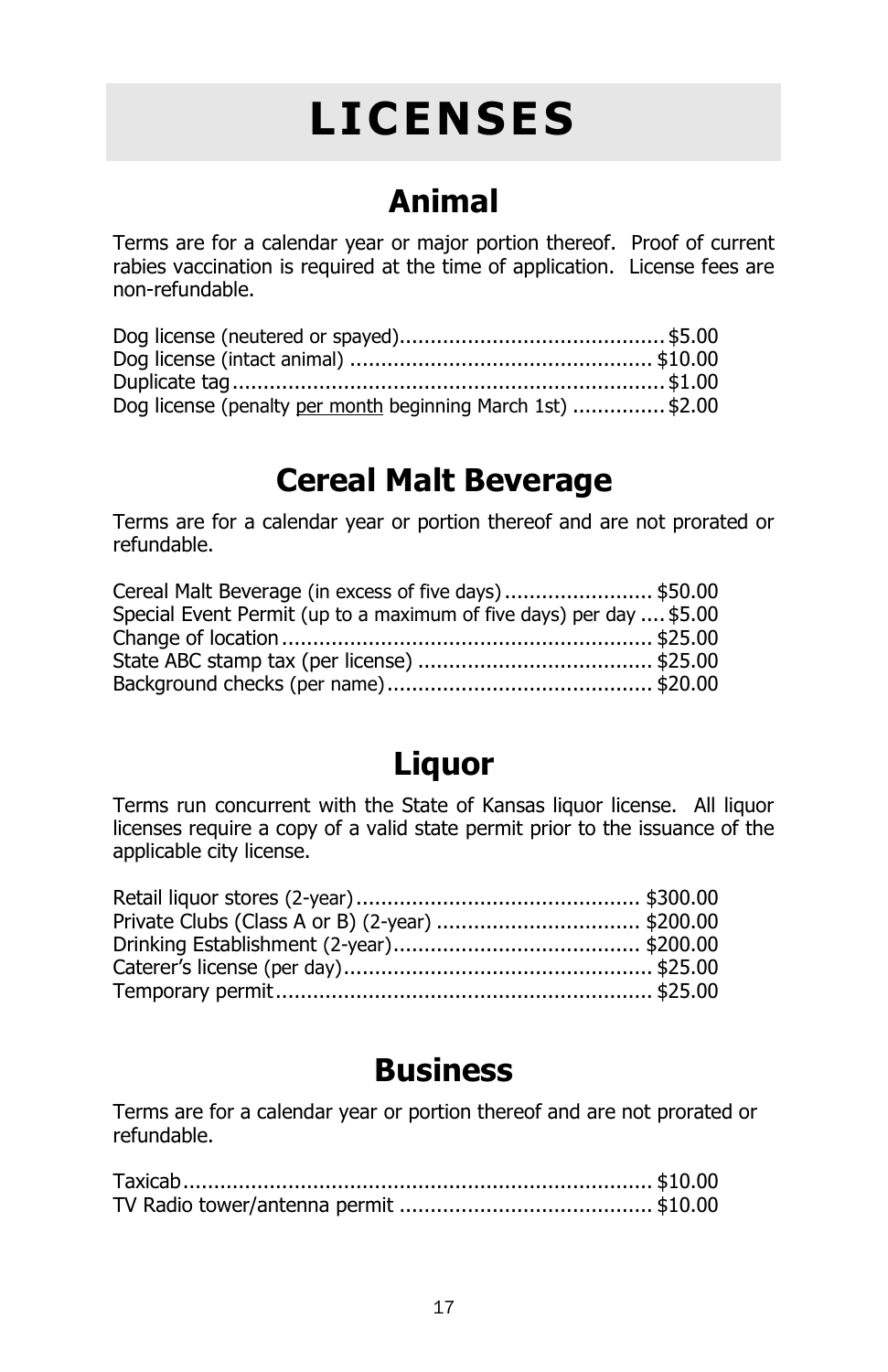## **MISCELLANEOUS FEES**

#### **General Administrative**

| Facsimile, Incoming and Outgoing (per page) \$0.25 |
|----------------------------------------------------|
|                                                    |
|                                                    |
|                                                    |
|                                                    |
|                                                    |

### **Police**

| Animal impoundment fees (per calendar day) \$12.00 |  |
|----------------------------------------------------|--|

#### **Cemetery**

#### **Mount Hope Cemetery** (only)

#### **Mount Hope, St Mary's, and St John's Cemetery**

Amount depends on weekday or weekend service. There will be an additional charge if jackhammering is needed.

| Adult grave opening/closing \$400.00-\$650.00                |
|--------------------------------------------------------------|
| Infant grave opening/closing\$200.00-\$450.00                |
| Cremation opening/closing\$175.00-\$425.00                   |
| Disinterment/Reinterment (double applicable opening/closing) |

#### **Public Works**

Abatement fee (2 hour minimum of \$100.00) ................ \$50.00/hour

#### **Fire Department**

False alarm .................................................................... \$150.00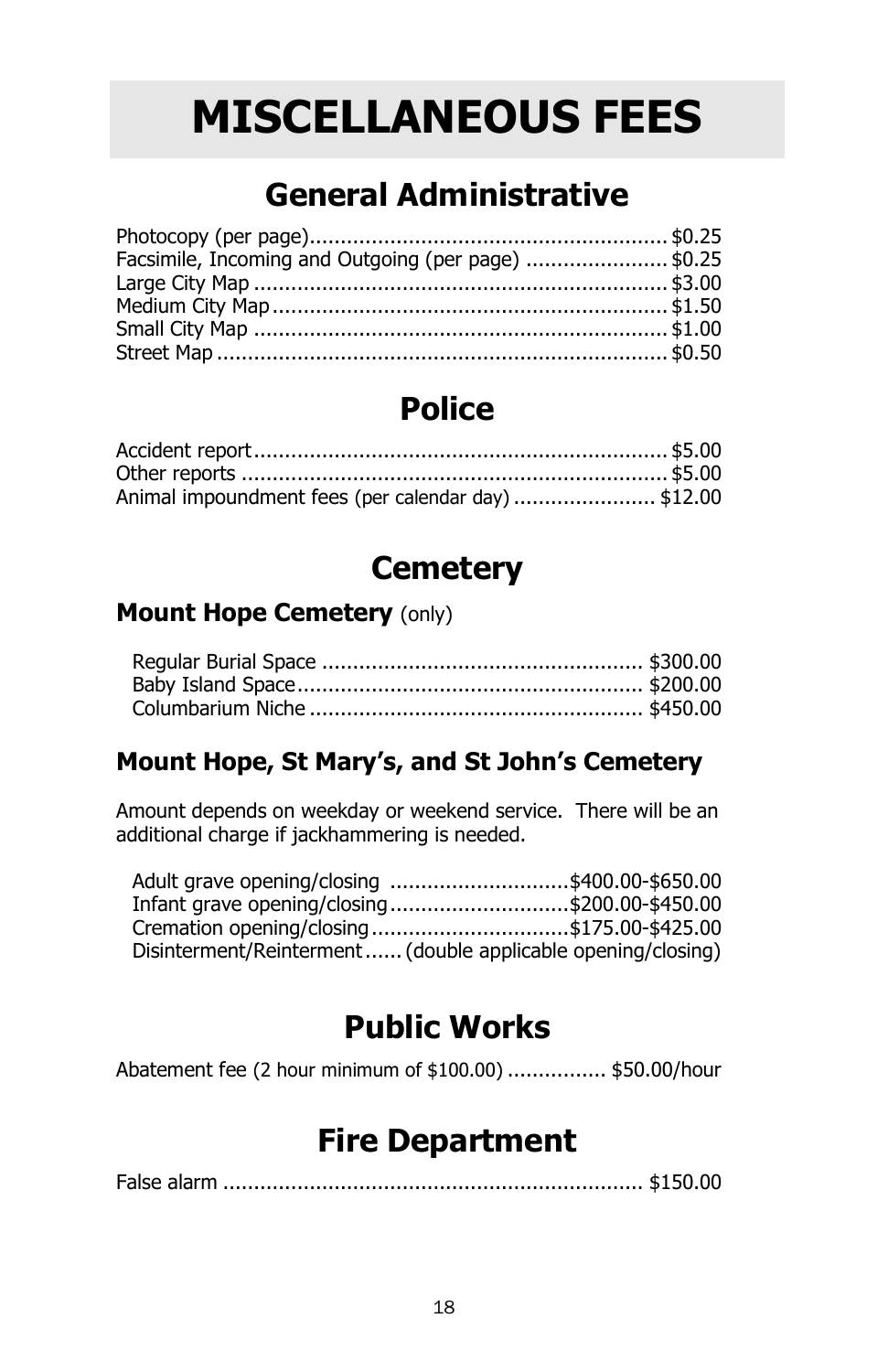## **MISCELLANEOUS INFORMATION**

#### **Electric and Gas**

Midwest Energy Inc., Hays, KS 1-800-222-3121

**Telephone** (land-line)

GBT, Rush Center, KS 1-800-432-7965 Vyve, Hays, KS (785) 726-3291

#### **Cable Television**

GBT, Rush Center, KS 1-800-432-7965 Vyve, Hays, KS (785) 726-3291

#### **Internet**

GBT, Rush Center, KS 1-800-432-7965 Vyve, Hays, KS (785) 726-3291

#### **Voter Registration**

You may register to vote at City Hall. You will need to present proof of U.S. citizenship when registering to vote for the first time in Kansas. If you are re-registering, you will need to present a valid Kansas photo I.D. You will also need to present a valid Kansas photo I.D. when voting.

#### **Ellis Recreation Commission**

1204 Washington (785) 726-3718

#### **Ellis Chamber of Commerce/Alliance**

820 Washington (785) 726-2660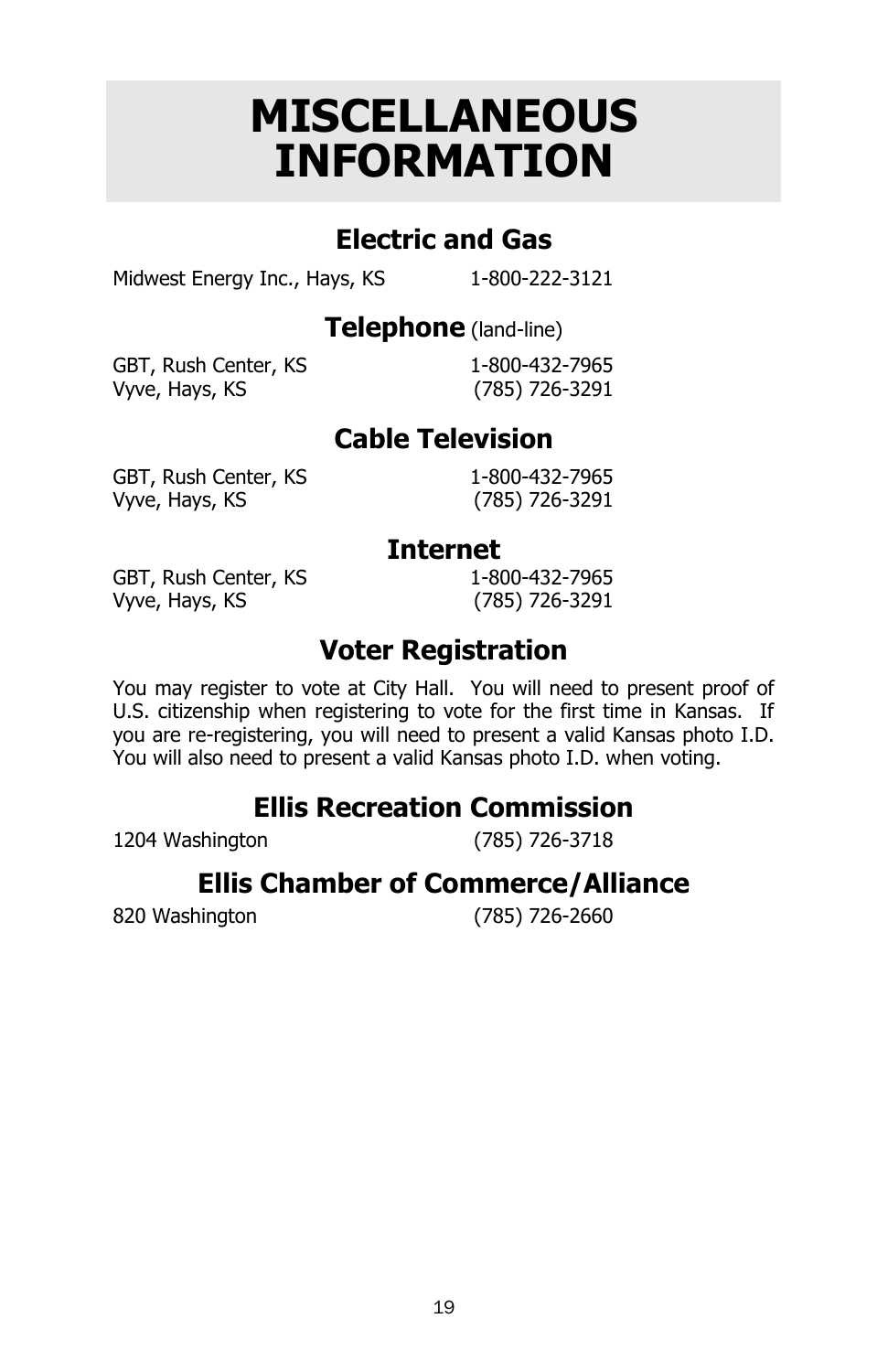# **FLOODPLAIN INFORMATION**

A large percentage of the Ellis community is located in the floodplain of Big Creek. The term *floodplain* means the low-lying areas on both sides of Big Creek that will be covered with rising water in the event of a flood. The floodplain is called Zone A on the City's flood map, which has been provided by the Federal Emergency Management Agency (FEMA). The floodplain is shown on the map as the area that will be under water when Big Creek floods. The floodplain of Big Creek includes the normally dry area adjacent to the banks of the creek plus the creek channel itself. The floodplain is the land area that conveys the base flood discharge. The heights of the base flood discharge within the floodplain of Big Creek are printed on the FEMA map as elevations measured in feet above sea level. The flood heights of the base flood discharge are shown on the FEMA map and are called *Base Flood Elevations* (BFEs).

The City has a Floodplain Management Ordinance that requires all development activities that are proposed to occur in Zone A must be issued a floodplain development permit by the City before the work begins. Floodplain development includes new construction, substantial improvement, minimal improvement, filling, grading, and excavating. The Ordinance also requires that in *Zone A*, new construction of structures, which includes the placement of manufactured homes and the substantial improvement of existing structures must be elevated so that the lowest floor, including basement, is a minimum of one foot above the BFE shown on the FE-MA flood map.

The term *substantial improvement* means that the cost of any reconstruction, rehabilitation, addition or other improvement of a structure equals or exceed 50 percent of the market value of the structure before the start of the construction of the improvement. For more information about calculating substantial improvement, please contact the City Floodplain Administrator listed below. If improvements to an existing structure do not add up to more than 50 percent of the structure's current value, the structure has not been substantially improved and therefore is not required to be elevated. However, a floodplain development permit is still required before improvements begin.

The Floodplain Management Ordinance requires that a permit be issued by the City to the property owner prior to beginning con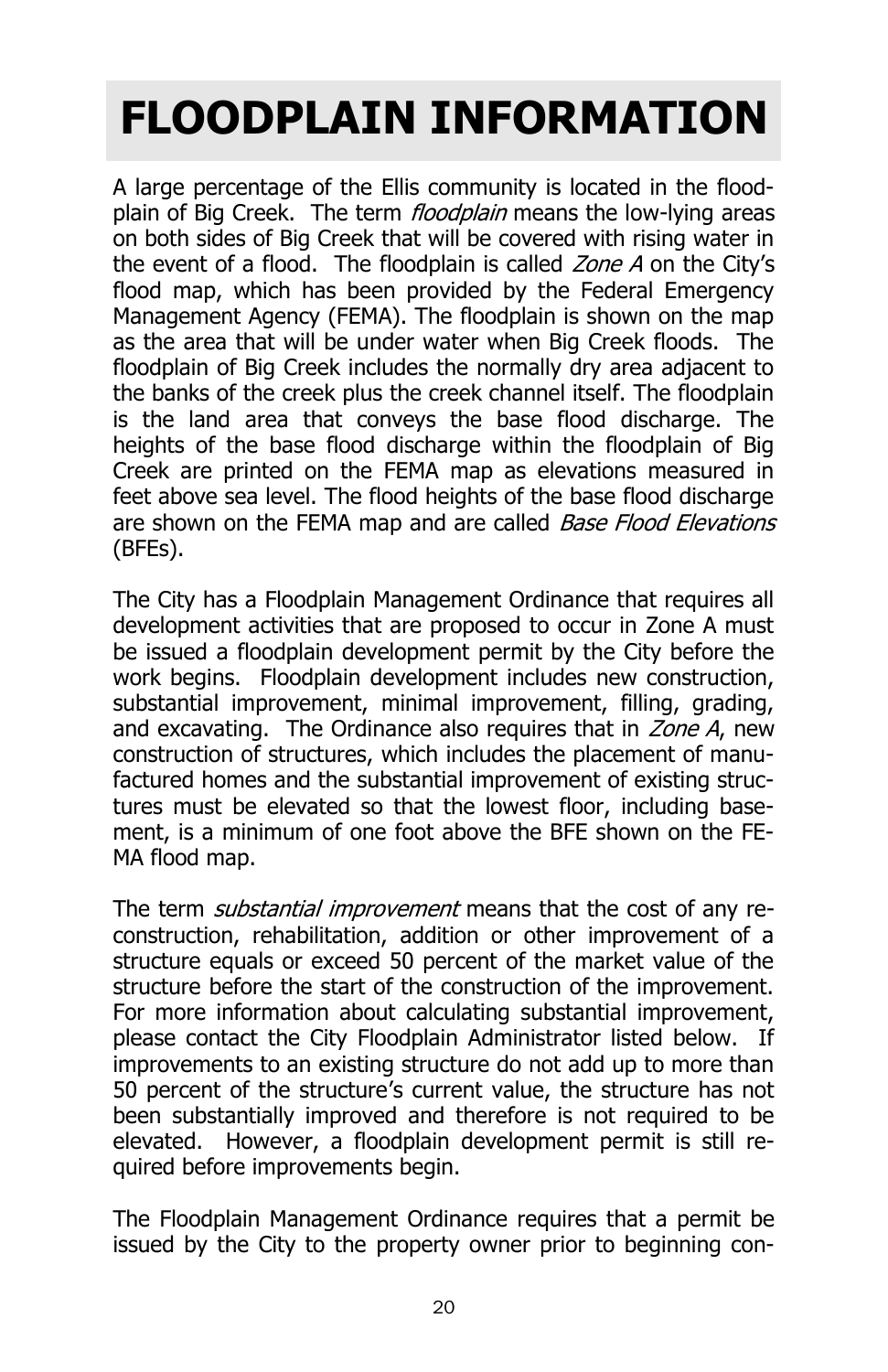struction activities in both districts of Zone A. A Floodplain Development Application must be completed prior to beginning any type of construction or development activity in the Floodway Fringe District and the Floodway District.

The Floodplain Administrator reviews the floodplain development application to determine if the proposed activity is in compliance with the City's Ordinance. If the application for floodplain development is approved, the Floodplain Administrator will issue a Floodplain Development Permit that officially authorizes the development activity described on the permit to begin.

**If You Have Questions** concerning new construction, remodeling or additions within the Floodway Fringe and the Floodway districts, please contact Steve Homburg, Certified Floodplain Manager, at 785-726-4741

> The FEMA flood maps for Ellis show two different floodplain districts in Zone A:

> > **● Floodway Fringe ● Floodway**

**The Floodway Fringe District** is the area located near the outer boundary of Zone A. The Floodway Fringe District lies on both sides of the main channel of Big Creek. The Floodway Fringe is characterized during flooding by the presence of rising floodwater that has minimal velocity. The Floodway Fringe is an area of floodwater impoundment.

- Residential Structures: Requires new construction or substantial improvement to have the lowest floor, including basement, elevated a minimum of one foot above the BFE.
- Non-Residential Structures: Requires new construction or substantial improvement to have the lowest floor including basement elevated a minimum of one foot above the BFE. **OR** acquire from the City a Variance to the Floodplain Management Ordinance that allows the lowest floor of the non-residential structure to be built below the BFE. The Ordinance lists very specific and limited circumstances that allow for the issuance of a Variance for construction below BFE of a non-residential structure. A Variance can only be issued for the reasons stated in the Ordinance.